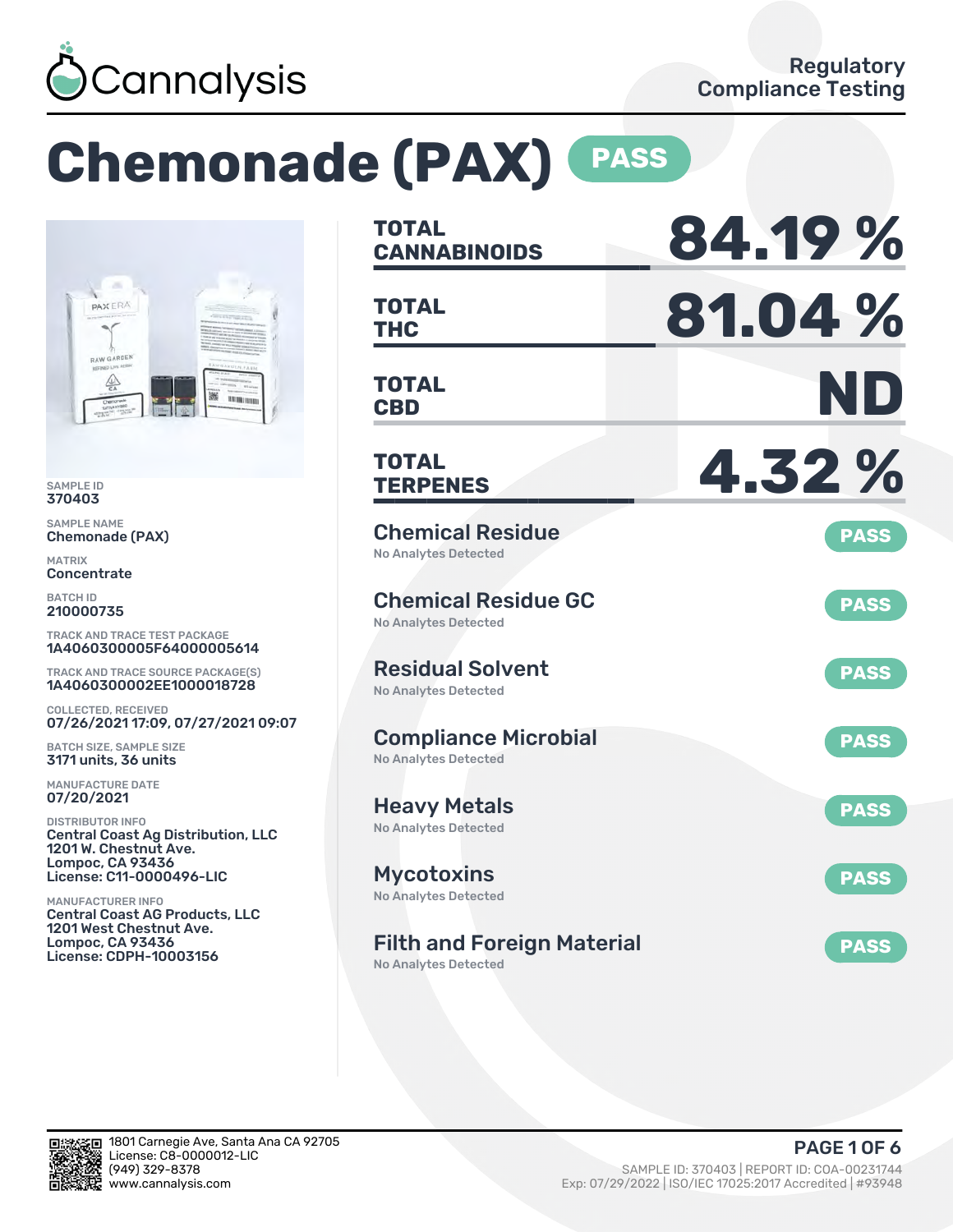

## CANNABINOID ANALYSIS

Total THC,CBD value(s) have been decarboxylated.

| TOTAL THC:          | 810.4 mg/g (81.04 %), 405.2 mg per package |
|---------------------|--------------------------------------------|
| TOTAL CBD:          | ND.                                        |
| TOTAL CANNABINOIDS: | 841.9 mg/g (84.19 %)                       |

UNIT OF MEASUREMENT: Milligrams per Gram(mg/g)

| <b>ANALYTE</b>         | <b>RESULT</b>         | LOD    | <b>LLOO</b> | <b>ANALYTE</b>   | <b>RESULT</b>        | <b>LOD</b> | <b>LLOO</b> |
|------------------------|-----------------------|--------|-------------|------------------|----------------------|------------|-------------|
| <b>THCa</b>            | ND                    | 0.2000 | 0.4000      | CBD <sub>v</sub> | ND                   | 0.2000     | 0.4000      |
| D9THC                  | 810.4 mg/g (81.04 %)  | 0.2000 | 0.4000      | CBGa             | <b>ND</b>            | 0.2000     | 0.4000      |
| D8THC                  | ND                    | 0.2000 | 0.4000      | <b>CBG</b>       | 27.70 mg/g (2.770 %) | 0.2000     | 0.4000      |
| <b>THC<sub>v</sub></b> | 3.795 mg/g (0.3795 %) | 0.2000 | 0.4000      | <b>CBN</b>       | ND                   | 0.2000     | 0.4000      |
| CBDa                   | ND                    | 0.2000 | 0.4000      | CBC              | <b>ND</b>            | 0.2000     | 0.4000      |
| <b>CBD</b>             | <b>ND</b>             | 0.2000 | 0.4000      |                  |                      |            |             |

#### ADDITIONAL INFORMATION

| Method:              | SOP-TECH-001 | Sample Prepped: 07/28/202116:53   | Sample Approved: 07/28/2021 20:42 |                                    |
|----------------------|--------------|-----------------------------------|-----------------------------------|------------------------------------|
| Instrument: UPLC-DAD |              | Sample Analyzed: 07/28/2021 17:54 |                                   | Prep-Analytical Batch: 31415-25545 |



### TERPENE ANALYSIS

| <b>TOTAL TERPENES:</b>      |                                                    | 43.27 mg/g (4.327 %) |                  |  |  |  |  |
|-----------------------------|----------------------------------------------------|----------------------|------------------|--|--|--|--|
| <b>UNIT OF MEASUREMENT:</b> | Milligrams per Gram(mg/g)                          |                      |                  |  |  |  |  |
| <b>ANALYTE</b>              | <b>RESULT</b>                                      | LOD                  | LLO <sub>0</sub> |  |  |  |  |
| 3-Carene                    | <b>ND</b>                                          | 1.000                | 2.50             |  |  |  |  |
| Alpha cedrene               | ND.                                                | 1.000                | 2.50             |  |  |  |  |
| Alpha pinene                | 1.922 mg/g $(0.1922 \%)$                           | 0.1000               | 1.000            |  |  |  |  |
| Alpha terpineol             | <ll00< td=""><td>0.3260</td><td>0.65</td></ll00<>  | 0.3260               | 0.65             |  |  |  |  |
| Beta myrcene                | 17.98 mg/g (1.798 %)                               | 0.5000               | 1.000            |  |  |  |  |
| Borneol                     | <b>ND</b>                                          | 1.000                | 2.50             |  |  |  |  |
| Camphor                     | <b>ND</b>                                          | 0.1000               | 0.50             |  |  |  |  |
| Cedrol                      | <b>ND</b>                                          | 0.5000               | 1.000            |  |  |  |  |
| Cis nerolidol               | <b>ND</b>                                          | 2.500                | 5.00             |  |  |  |  |
| Fenchol                     | $<$ LL00                                           | 0.5000               | 1.000            |  |  |  |  |
| Gamma terpinene             | ND                                                 | 0.1000               | 0.50             |  |  |  |  |
| Geranyl acetate             | <b>ND</b>                                          | 0.1000               | 0.50             |  |  |  |  |
| Isoborneol                  | <b>ND</b>                                          | 0.5000               | 1.000            |  |  |  |  |
| Limonene                    | 10.96 mg/g (1.096 %)                               | 0.5000               | 2.50             |  |  |  |  |
| Menthol                     | ND.                                                | 1.000                | 2.50             |  |  |  |  |
| Ocimene <sub>2</sub>        | <lloo< td=""><td>0.3450</td><td>1.725</td></lloo<> | 0.3450               | 1.725            |  |  |  |  |
| P-mentha-1,5-diene ND       |                                                    | 0.5000               | 1.000            |  |  |  |  |
| Sabinene                    | <b>ND</b>                                          | 0.5000               | 1.000            |  |  |  |  |
| Trans beta farnesene ND     |                                                    | 2.500                | 5.00             |  |  |  |  |
| Trans nerolidol             | <b>ND</b>                                          | 0.5000               | 2.50             |  |  |  |  |
|                             |                                                    |                      |                  |  |  |  |  |

| ANALYTE                 | <b>RESULT</b>                                                                                                                                         | <b>LOD</b> | <b>LLOQ</b> | <b>ANALYTE</b>         | <b>RESULT</b>                                       | LOD    | <b>LLOQ</b> |
|-------------------------|-------------------------------------------------------------------------------------------------------------------------------------------------------|------------|-------------|------------------------|-----------------------------------------------------|--------|-------------|
| 3-Carene                | <b>ND</b>                                                                                                                                             | 1.000      | 2.500       | Alpha bisabolol        | <lloq< td=""><td>0.1000</td><td>0.5000</td></lloq<> | 0.1000 | 0.5000      |
| Alpha cedrene           | <b>ND</b>                                                                                                                                             | 1.000      | 2.500       | Alpha humulene         | 1.217 mg/g $(0.1217%)$                              | 0.5000 | 1.000       |
| Alpha pinene            | 1.922 mg/g (0.1922 %)                                                                                                                                 | 0.1000     | 1.000       | Alpha terpinene        | <b>ND</b>                                           | 0.5000 | 1.000       |
| Alpha terpineol         | <lloq< td=""><td>0.3260</td><td>0.6520</td><td>Beta caryophyllene</td><td>5.327 mg/g <math>(0.5327%)</math></td><td>0.5000</td><td>1.000</td></lloq<> | 0.3260     | 0.6520      | Beta caryophyllene     | 5.327 mg/g $(0.5327%)$                              | 0.5000 | 1.000       |
| Beta myrcene            | 17.98 mg/g (1.798 %)                                                                                                                                  | 0.5000     | 1.000       | Beta pinene            | $2.007 \,\mathrm{mg/g}$ (0.2007 %)                  | 0.6070 | 1.214       |
| Borneol                 | <b>ND</b>                                                                                                                                             | 1.000      | 2.500       | Camphene               | <b>ND</b>                                           | 0.5000 | 1.000       |
| Camphor                 | <b>ND</b>                                                                                                                                             | 0.1000     | 0.5000      | Caryophyllene oxide ND |                                                     | 0.5000 | 2.500       |
| Cedrol                  | <b>ND</b>                                                                                                                                             | 0.5000     | 1.000       | Cis geraniol           | <b>ND</b>                                           | 1.000  | 2.500       |
| Cis nerolidol           | <b>ND</b>                                                                                                                                             | 2.500      | 5.000       | Eucalyptol             | <b>ND</b>                                           | 0.1000 | 0.5000      |
| Fenchol                 | <lloq< td=""><td>0.5000</td><td>1.000</td><td>Fenchone</td><td><lloq< td=""><td>0.1000</td><td>0.5000</td></lloq<></td></lloq<>                       | 0.5000     | 1.000       | Fenchone               | <lloq< td=""><td>0.1000</td><td>0.5000</td></lloq<> | 0.1000 | 0.5000      |
| Gamma terpinene         | <b>ND</b>                                                                                                                                             | 0.1000     | 0.5000      | Gamma terpineol        | <b>ND</b>                                           | 0.2090 | 0.5230      |
| Geranyl acetate         | <b>ND</b>                                                                                                                                             | 0.1000     | 0.5000      | Guaiol                 | <b>ND</b>                                           | 2.500  | 5.000       |
| Isoborneol              | <b>ND</b>                                                                                                                                             | 0.5000     | 1.000       | Isopulegol             | <b>ND</b>                                           | 2.500  | 5.000       |
| Limonene                | 10.96 mg/g (1.096 %)                                                                                                                                  | 0.5000     | 2.500       | Linalool               | 3.123 mg/g $(0.3123\%)$                             | 0.5000 | 1.000       |
| Menthol                 | <b>ND</b>                                                                                                                                             | 1.000      | 2.500       | Ocimene 1              | <b>ND</b>                                           | 0.1550 | 0.3100      |
| Ocimene 2               | <lloq< td=""><td>0.3450</td><td>1.725</td><td>P-cymene</td><td><b>ND</b></td><td>0.5230</td><td>1.045</td></lloq<>                                    | 0.3450     | 1.725       | P-cymene               | <b>ND</b>                                           | 0.5230 | 1.045       |
| P-mentha-1,5-diene ND   |                                                                                                                                                       | 0.5000     | 1.000       | Pulegone               | <b>ND</b>                                           | 0.1000 | 0.5000      |
| Sabinene                | <b>ND</b>                                                                                                                                             | 0.5000     | 1.000       | Terpinolene            | $0.7344$ mg/g $(0.0734\%)$                          | 0.1000 | 0.5000      |
| Trans beta farnesene ND |                                                                                                                                                       | 2.500      | 5.000       | Trans geraniol         | <b>ND</b>                                           | 0.5000 | 2.500       |
| Trans nerolidol         | <b>ND</b>                                                                                                                                             | 0.5000     | 2.500       | Valencene              | <b>ND</b>                                           | 0.5000 | 1.000       |
|                         |                                                                                                                                                       |            |             |                        |                                                     |        |             |



PAGE 2 OF 6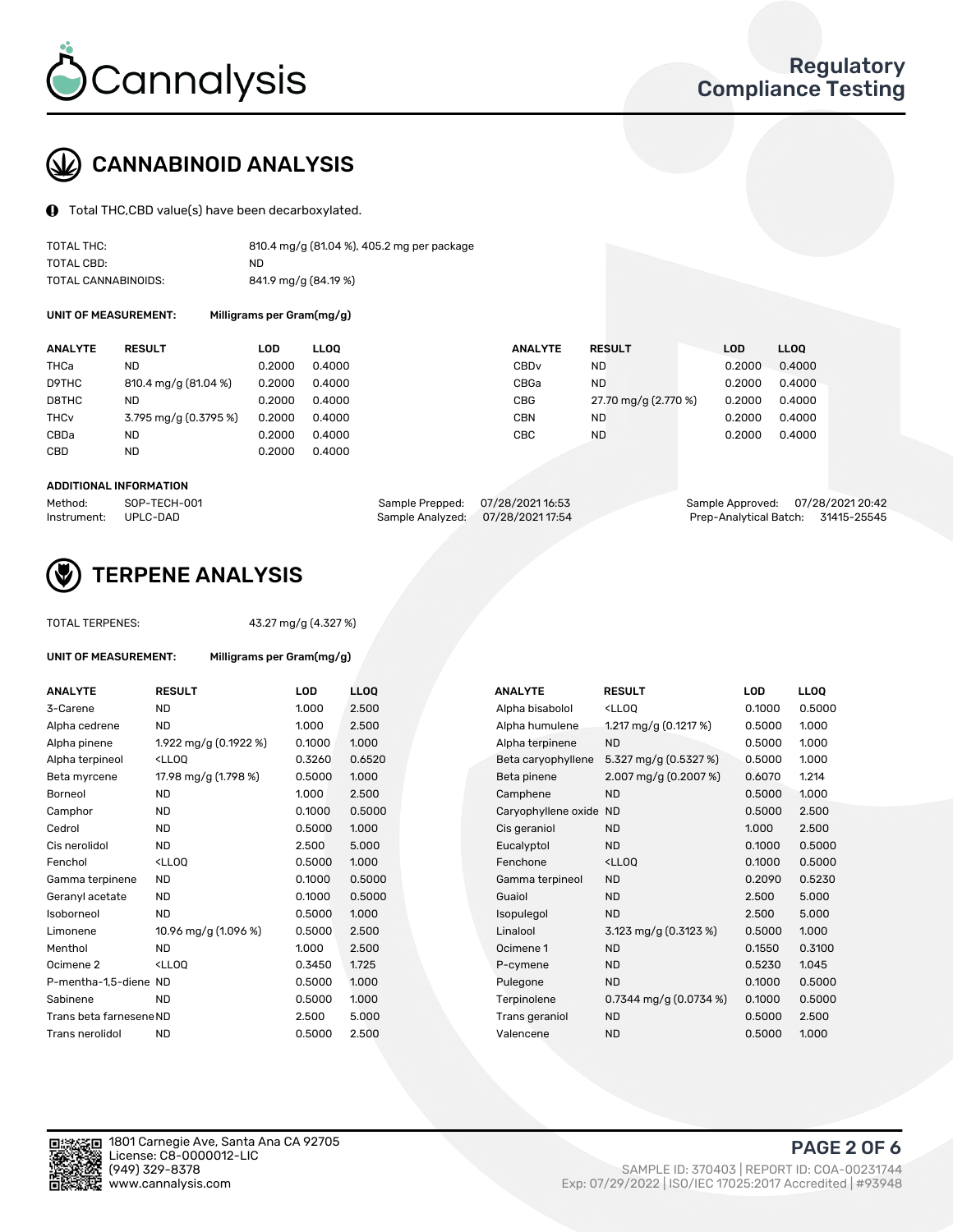

### Regulatory Compliance Testing

#### ADDITIONAL INFORMATION

Method: SOP-TECH-027 Sample Prepped: 07/27/2021 15:20 Sample Approved: 07/28/2021 16:29 Prep-Analytical Batch: 31367-25500



CHEMICAL RESIDUE ANALYSIS PASS

UNIT OF MEASUREMENT: Micrograms per Gram(ug/g)

| <b>ANALYTE</b>    | <b>RESULT</b> | LOD    | LL <sub>OO</sub> | <b>ACTION LEVEL</b> |      | <b>ANALYTE</b>      | <b>RESULT</b> | <b>LOD</b> | <b>LLOQ</b> | <b>ACTION LEVEL</b> |      |
|-------------------|---------------|--------|------------------|---------------------|------|---------------------|---------------|------------|-------------|---------------------|------|
| Abamectin         | <b>ND</b>     | 0.0200 | 0.0400           | 0.1000              | Pass | Acephate            | <b>ND</b>     | 0.0200     | 0.0400      | 0.1000              | Pass |
| Acequinocyl       | <b>ND</b>     | 0.0200 | 0.0400           | 0.1000              | Pass | Acetamiprid         | <b>ND</b>     | 0.0200     | 0.0400      | 0.1000              | Pass |
| Aldicarb          | <b>ND</b>     | 0.0200 | 0.0400           | 0.0                 | Pass | Azoxystrobin        | <b>ND</b>     | 0.0200     | 0.0400      | 0.1000              | Pass |
| Bifenazate        | <b>ND</b>     | 0.0200 | 0.0400           | 0.1000              | Pass | <b>Bifenthrin</b>   | <b>ND</b>     | 0.0200     | 0.0400      | 3.000               | Pass |
| <b>Boscalid</b>   | <b>ND</b>     | 0.0200 | 0.0400           | 0.1000              | Pass | Carbaryl            | <b>ND</b>     | 0.0200     | 0.0400      | 0.5000              | Pass |
| Carbofuran        | <b>ND</b>     | 0.0200 | 0.0400           | 0.0                 | Pass | Chlorantraniliprole | <b>ND</b>     | 0.0200     | 0.0400      | 10.00               | Pass |
| Clofentezine      | <b>ND</b>     | 0.0200 | 0.0400           | 0.1000              | Pass | Coumaphos           | <b>ND</b>     | 0.0200     | 0.0400      | 0.0                 | Pass |
| Cyfluthrin        | <b>ND</b>     | 0.4000 | 1.000            | 2.000               | Pass | Cypermethrin        | <b>ND</b>     | 0.4000     | 1.000       | 1.000               | Pass |
| Daminozide        | <b>ND</b>     | 0.0200 | 0.0400           | 0.0                 | Pass | Diazinon            | <b>ND</b>     | 0.0200     | 0.0400      | 0.1000              | Pass |
| <b>Dichlorvos</b> | <b>ND</b>     | 0.0200 | 0.0400           | 0.0                 | Pass | Dimethoate          | <b>ND</b>     | 0.0200     | 0.0400      | 0.0                 | Pass |
| Dimethomorph      | <b>ND</b>     | 0.0200 | 0.0400           | 2.000               | Pass | Ethoprophos         | <b>ND</b>     | 0.0200     | 0.0400      | 0.0                 | Pass |
| Etofenprox        | <b>ND</b>     | 0.0200 | 0.0400           | 0.0                 | Pass | Etoxazole           | <b>ND</b>     | 0.0200     | 0.0400      | 0.1000              | Pass |
| Fenhexamid        | <b>ND</b>     | 0.0200 | 0.0400           | 0.1000              | Pass | Fenoxycarb          | <b>ND</b>     | 0.0200     | 0.0400      | 0.0                 | Pass |
| Fenpyroximate     | <b>ND</b>     | 0.0200 | 0.0400           | 0.1000              | Pass | Fipronil            | <b>ND</b>     | 0.0400     | 0.1000      | 0.0                 | Pass |
| Flonicamid        | <b>ND</b>     | 0.0200 | 0.0400           | 0.1000              | Pass | Fludioxonil         | <b>ND</b>     | 0.0200     | 0.0400      | 0.1000              | Pass |
| Hexythiazox       | <b>ND</b>     | 0.0200 | 0.0400           | 0.1000              | Pass | Imazalil            | <b>ND</b>     | 0.0200     | 0.0400      | 0.0                 | Pass |
| Imidacloprid      | <b>ND</b>     | 0.0200 | 0.0400           | 5.000               | Pass | Kresoxim methyl     | <b>ND</b>     | 0.0200     | 0.0400      | 0.1000              | Pass |
| Malathion         | <b>ND</b>     | 0.0200 | 0.0400           | 0.5000              | Pass | Metalaxyl           | <b>ND</b>     | 0.0200     | 0.0400      | 2.000               | Pass |
| Methiocarb        | <b>ND</b>     | 0.0200 | 0.0400           | 0.0                 | Pass | Methomyl            | <b>ND</b>     | 0.0200     | 0.0400      | 1.000               | Pass |
| Mevinphos         | <b>ND</b>     | 0.0200 | 0.0400           | 0.0                 | Pass | Myclobutanil        | <b>ND</b>     | 0.0200     | 0.0400      | 0.1000              | Pass |
| Naled             | <b>ND</b>     | 0.0200 | 0.0400           | 0.1000              | Pass | Oxamyl              | <b>ND</b>     | 0.0200     | 0.0400      | 0.5000              | Pass |
| Paclobutrazol     | <b>ND</b>     | 0.0200 | 0.0400           | 0.0                 | Pass | Permethrins         | <b>ND</b>     | 0.0400     | 0.1000      | 0.5000              | Pass |
| Phosmet           | <b>ND</b>     | 0.0200 | 0.0400           | 0.1000              | Pass | Piperonyl butoxide  | <b>ND</b>     | 0.0200     | 0.0400      | 3.000               | Pass |
| Prallethrin       | <b>ND</b>     | 0.0200 | 0.0400           | 0.1000              | Pass | Propiconazole       | <b>ND</b>     | 0.0200     | 0.0400      | 0.1000              | Pass |
| Propoxur          | <b>ND</b>     | 0.0200 | 0.0400           | 0.0                 | Pass | Pyrethrins          | <b>ND</b>     | 0.0200     | 0.0400      | 0.5000              | Pass |
| Pyridaben         | <b>ND</b>     | 0.0200 | 0.0400           | 0.1000              | Pass | Spinetoram          | <b>ND</b>     | 0.0200     | 0.0400      | 0.1000              | Pass |
| Spinosad          | <b>ND</b>     | 0.0300 | 0.0700           | 0.1000              | Pass | Spiromesifen        | <b>ND</b>     | 0.0200     | 0.0400      | 0.1000              | Pass |
| Spirotetramat     | <b>ND</b>     | 0.0200 | 0.0400           | 0.1000              | Pass | Spiroxamine         | <b>ND</b>     | 0.0200     | 0.0400      | 0.0                 | Pass |
| Tebuconazole      | <b>ND</b>     | 0.0200 | 0.0400           | 0.1000              | Pass | Thiacloprid         | <b>ND</b>     | 0.0200     | 0.0400      | 0.0                 | Pass |
| Thiamethoxam      | <b>ND</b>     | 0.0200 | 0.0400           | 5.000               | Pass | Trifloxystrobin     | <b>ND</b>     | 0.0200     | 0.0400      | 0.1000              | Pass |
|                   |               |        |                  |                     |      |                     |               |            |             |                     |      |

### ADDITIONAL INFORMATION

Method: SOP-TECH-002 Sample Prepped: 07/27/202116:50 Sample Approved: 07/28/2021 14:01<br>Instrument: LC-MS/MS Sample Analyzed: 07/27/2021 17:08 Prep-Analytical Batch: 31371-25508 Prep-Analytical Batch: 31371-25508

PAGE 3 OF 6

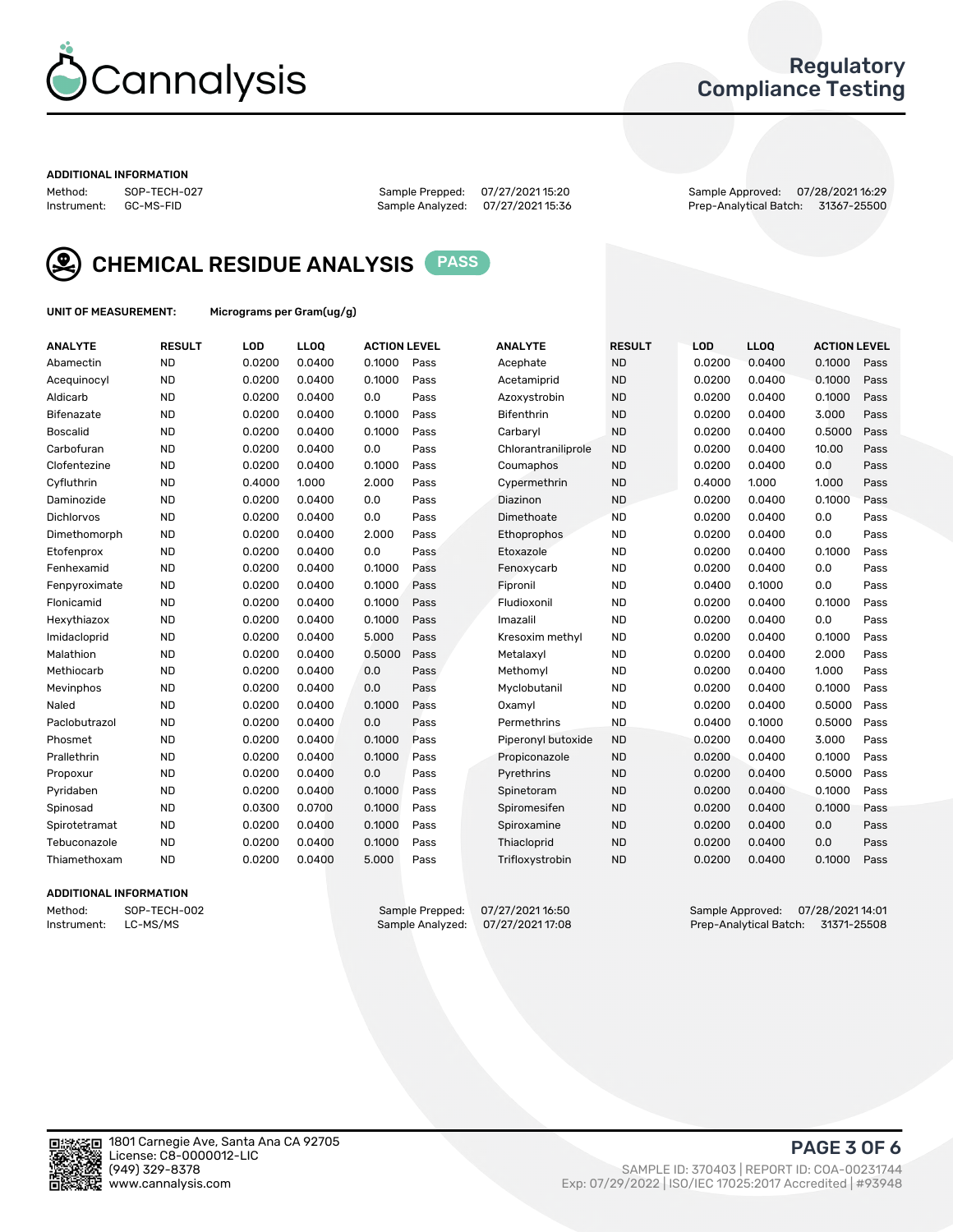

# CHEMICAL RESIDUE GC ANALYSIS PASS

| UNIT OF MEASUREMENT: | Micr |
|----------------------|------|
|----------------------|------|

ograms per Gram(ug/g)

| <b>ANALYTE</b>         | <b>RESULT</b> | LOD    | <b>LLOO</b> | <b>ACTION LEVEL</b> |                  | <b>ANALYTE</b>   | <b>RESULT</b> | LOD              | <b>LLOO</b>            | <b>ACTION LEVEL</b> |      |
|------------------------|---------------|--------|-------------|---------------------|------------------|------------------|---------------|------------------|------------------------|---------------------|------|
| Captan                 | <b>ND</b>     | 0.1000 | 0.2000      | 0.7000              | Pass             | Chlordane        | <b>ND</b>     | 0.0109           | 0.0136                 | 0.0                 | Pass |
| Methyl parathion       | <b>ND</b>     | 0.0400 | 0.1000      | 0.0                 | Pass             | <b>PCNB</b>      | <b>ND</b>     | 0.0200           | 0.0400                 | 0.1000              | Pass |
| Chlorfenapyr           | <b>ND</b>     | 0.0800 | 0.1000      | 0.0                 | Pass             | Chlorpyrifos     | <b>ND</b>     | 0.0800           | 0.1000                 | 0.0                 | Pass |
| ADDITIONAL INFORMATION |               |        |             |                     |                  |                  |               |                  |                        |                     |      |
|                        |               |        |             |                     |                  |                  |               |                  |                        |                     |      |
| Method:                | SOP-TECH-010  |        |             |                     | Sample Prepped:  | 07/27/2021 16:50 |               | Sample Approved: |                        | 07/28/2021 13:59    |      |
| Instrument:            | GC-MS/MS      |        |             |                     | Sample Analyzed: | 07/27/2021 17:08 |               |                  | Prep-Analytical Batch: | 31372-25509         |      |

### RESIDUAL SOLVENT ANALYSIS PASS

UNIT OF MEASUREMENT: Micrograms per Gram(ug/g)

| <b>ANALYTE</b>       | <b>RESULT</b> | <b>LOD</b> | <b>LLOO</b> | <b>ACTION LEVEL</b> |      | <b>ANALYTE</b>           | <b>RESULT</b> | LOD    | <b>LLOO</b> | <b>ACTION LEVEL</b> |      |
|----------------------|---------------|------------|-------------|---------------------|------|--------------------------|---------------|--------|-------------|---------------------|------|
| Acetone              | <b>ND</b>     | 50.00      | 100.0       | 5000                | Pass | Acetonitrile             | <b>ND</b>     | 50.00  | 100.0       | 410.0               | Pass |
| Benzene              | <b>ND</b>     | 0.5000     | 1.000       | 1.000               | Pass | <b>Butane</b>            | <b>ND</b>     | 50.00  | 100.0       | 5000                | Pass |
| Chloroform           | <b>ND</b>     | 0.5000     | 1.000       | 1.000               | Pass | Ethanol                  | <b>ND</b>     | 50.00  | 100.0       | 5000                | Pass |
| <b>Ethyl Acetate</b> | <b>ND</b>     | 50.00      | 100.0       | 5000                | Pass | <b>Ethyl Ether</b>       | <b>ND</b>     | 50.00  | 100.0       | 5000                | Pass |
| Ethylene oxide       | <b>ND</b>     | 0.5000     | 1.000       | 1.000               | Pass | Heptane                  | <b>ND</b>     | 50.00  | 100.0       | 5000                | Pass |
| Hexane               | <b>ND</b>     | 50.00      | 100.0       | 290.0               | Pass | <b>Isopropyl Alcohol</b> | <b>ND</b>     | 50.00  | 100.0       | 5000                | Pass |
| Methanol             | <b>ND</b>     | 50.00      | 100.0       | 3000                | Pass | Methylene chloride       | <b>ND</b>     | 0.5000 | 1.000       | 1.000               | Pass |
| Pentane              | <b>ND</b>     | 50.00      | 100.0       | 5000                | Pass | Propane                  | <b>ND</b>     | 50.00  | 200.0       | 5000                | Pass |
| Toluene              | <b>ND</b>     | 50.00      | 100.0       | 890.0               | Pass | <b>Xylenes</b>           | <b>ND</b>     | 50.08  | 100.0       | 2170                | Pass |
| Trichloroethylene    | <b>ND</b>     | 0.5000     | 1.000       | 1.000               | Pass | 1.2-Dichloroethane       | <b>ND</b>     | 0.5000 | 1.000       | 1.000               | Pass |
|                      |               |            |             |                     |      |                          |               |        |             |                     |      |

### ADDITIONAL INFORMATION

Method: SOP-TECH-021 Sample Prepped: 07/27/2021 15:20 Sample Approved: 07/28/2021 10:09<br>Instrument: HS-GC-MS/FID Sample Analyzed: 07/27/2021 15:36 Prep-Analytical Batch: 31368-25499 Prep-Analytical Batch: 31368-25499



UNIT OF MEASUREMENT: Cycle Threshold (Ct)

| <b>ANALYTE</b> | <b>RESULT</b>              | LOD   | <b>LLOO</b> |     | <b>ACTION LEVEL</b> | <b>ANALYTE</b>   | <b>RESULT</b> | LOD              | <b>LLOO</b> |                  | <b>ACTION LEVEL</b> |
|----------------|----------------------------|-------|-------------|-----|---------------------|------------------|---------------|------------------|-------------|------------------|---------------------|
| A.fumigatus    | <b>ND</b>                  | 33.00 | 0.0         | 0.0 | Pass                | A. flavus        | <b>ND</b>     | 33.00            | 0.0         | 0.0              | Pass                |
| A. niger       | <b>ND</b>                  | 33.00 | 0.0         | 0.0 | Pass                | A. terreus       | <b>ND</b>     | 33.00            | 0.0         | 0.0              | Pass                |
| <b>STEC</b>    | <b>ND</b>                  | 33.00 | 0.0         | 0.0 | Pass                | Salmonella spp   | <b>ND</b>     | 33.00            | 0.0         | 0.0              | Pass                |
|                | ADDITIONAL INFORMATION     |       |             |     |                     |                  |               |                  |             |                  |                     |
| Method:        | SOP-TECH-016, SOP-TECH-022 |       |             |     | Sample Prepped:     | 07/28/2021 19:09 |               | Sample Approved: |             | 07/29/2021 07:40 |                     |

Instrument: qPCR Sample Analyzed: 07/28/2021 19:11 Prep-Analytical Batch: 31380-25552

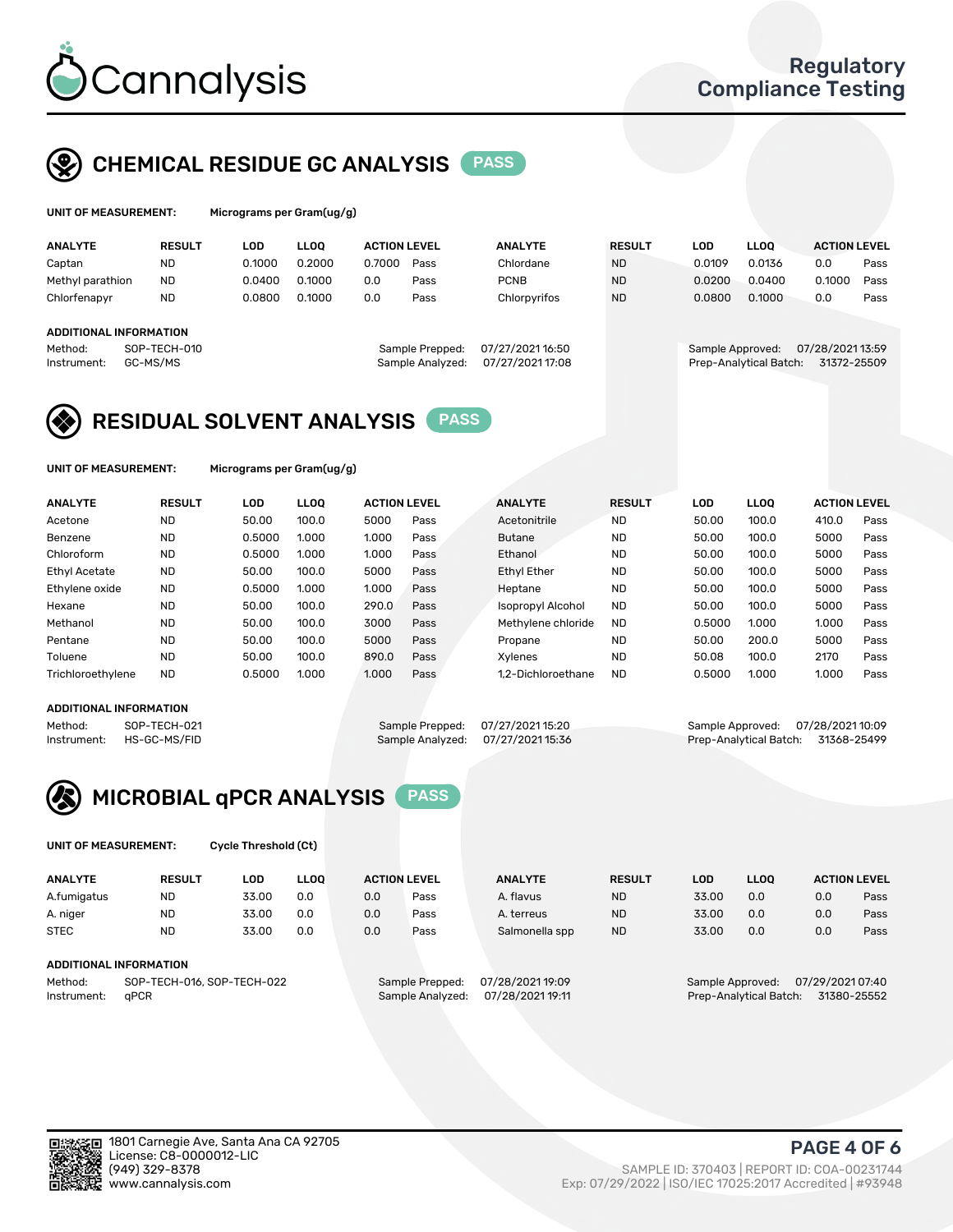



| UNIT OF MEASUREMENT:   |                                                  | Micrograms per Gram(ug/g) |             |                                     |                                      |               |            |                                            |                                 |  |
|------------------------|--------------------------------------------------|---------------------------|-------------|-------------------------------------|--------------------------------------|---------------|------------|--------------------------------------------|---------------------------------|--|
| <b>ANALYTE</b>         | <b>RESULT</b>                                    | <b>LOD</b>                | <b>LLOO</b> | <b>ACTION LEVEL</b>                 | <b>ANALYTE</b>                       | <b>RESULT</b> | <b>LOD</b> | <b>LLOO</b>                                | <b>ACTION LEVEL</b>             |  |
| Arsenic                | <b>ND</b>                                        | 0.0120                    | 0.1000      | 0.2000<br>Pass                      | Cadmium                              | <b>ND</b>     | 0.0072     | 0.0500                                     | 0.2000<br>Pass                  |  |
| Lead                   | <b>ND</b>                                        | 0.0068                    | 0.0500      | 0.5000<br>Pass                      | Mercury                              | <b>ND</b>     | 0.0060     | 0.0500                                     | 0.1000<br>Pass                  |  |
| Method:<br>Instrument: | ADDITIONAL INFORMATION<br>SOP-TECH-013<br>ICP-MS |                           |             | Sample Prepped:<br>Sample Analyzed: | 07/28/2021 11:37<br>07/28/2021 14:28 |               |            | Sample Approved:<br>Prep-Analytical Batch: | 07/28/2021 17:01<br>31394-25529 |  |
|                        | <b>MYCOTOXINS ANALYSIS</b>                       |                           |             | <b>PASS</b>                         |                                      |               |            |                                            |                                 |  |

UNIT OF MEASUREMENT: Micrograms per Kilogram(ug/kg)

| <b>ANALYTE</b>          | <b>RESULT</b> | LOD   | <b>LLOO</b> | <b>ACTION LEVEL</b> |      | <b>ANALYTE</b> | <b>RESULT</b> | LOD   | <b>LLOO</b> | <b>ACTION LEVEL</b> |      |
|-------------------------|---------------|-------|-------------|---------------------|------|----------------|---------------|-------|-------------|---------------------|------|
| Aflatoxin B1            | <b>ND</b>     | 1.000 | 2.000       |                     | N/A  | Aflatoxin B2   | <b>ND</b>     | 2.000 | 5.000       |                     | N/A  |
| Aflatoxin G1            | <b>ND</b>     | 2.000 | 5.000       |                     | N/A  | Aflatoxin G2   | <b>ND</b>     | 2.000 | 5.000       |                     | N/A  |
| <b>Total Aflatoxins</b> | <b>ND</b>     | 10.00 | 14.00       | 20.00               | Pass | Ochratoxin A   | <b>ND</b>     | 1.000 | 2.000       | 20.00               | Pass |
|                         |               |       |             |                     |      |                |               |       |             |                     |      |

#### ADDITIONAL INFORMATION

Method: SOP-TECH-020 Sample Prepped: 07/27/2021 16:50 Sample Approved: 07/28/2021 13:52 Instrument: LC-MS/MS Sample Analyzed: 07/27/2021 17:07 Prep-Analytical Batch: 31373-25507

# FILTH & FOREIGN MATERIAL ANALYSIS PASS

UNIT OF MEASUREMENT: Filth and Foreign Matter (%, #/3g)

| <b>ANALYTE</b>                                              | <b>RESULT</b> | LOD | <b>LLOO</b> | <b>ACTION LEVEL</b> |                                     | <b>ANALYTE</b>                     | <b>RESULT</b> | LOD                                                                           | LLOO |       | <b>ACTION LEVEL</b> |
|-------------------------------------------------------------|---------------|-----|-------------|---------------------|-------------------------------------|------------------------------------|---------------|-------------------------------------------------------------------------------|------|-------|---------------------|
| IF RH ME                                                    | <b>ND</b>     | 0.0 | 0.0         | 1.000               | Pass                                | <b>IFM</b>                         | <b>ND</b>     | 0.0                                                                           | 0.0  | 25.00 | Pass                |
| Mold                                                        | <b>ND</b>     | 0.0 | 0.0         | 25.00               | Pass                                | <b>SSCD</b>                        | <b>ND</b>     | 0.0                                                                           | 0.0  | 25.00 | Pass                |
| ADDITIONAL INFORMATION                                      |               |     |             |                     |                                     |                                    |               |                                                                               |      |       |                     |
| Method:<br>SOP-TECH-009<br>Instrument:<br>Visual Inspection |               |     |             |                     | Sample Prepped:<br>Sample Analyzed: | 07/28/202113:26<br>07/28/202113:26 |               | 07/28/2021 13:33<br>Sample Approved:<br>31402-25523<br>Prep-Analytical Batch: |      |       |                     |



PAGE 5 OF 6